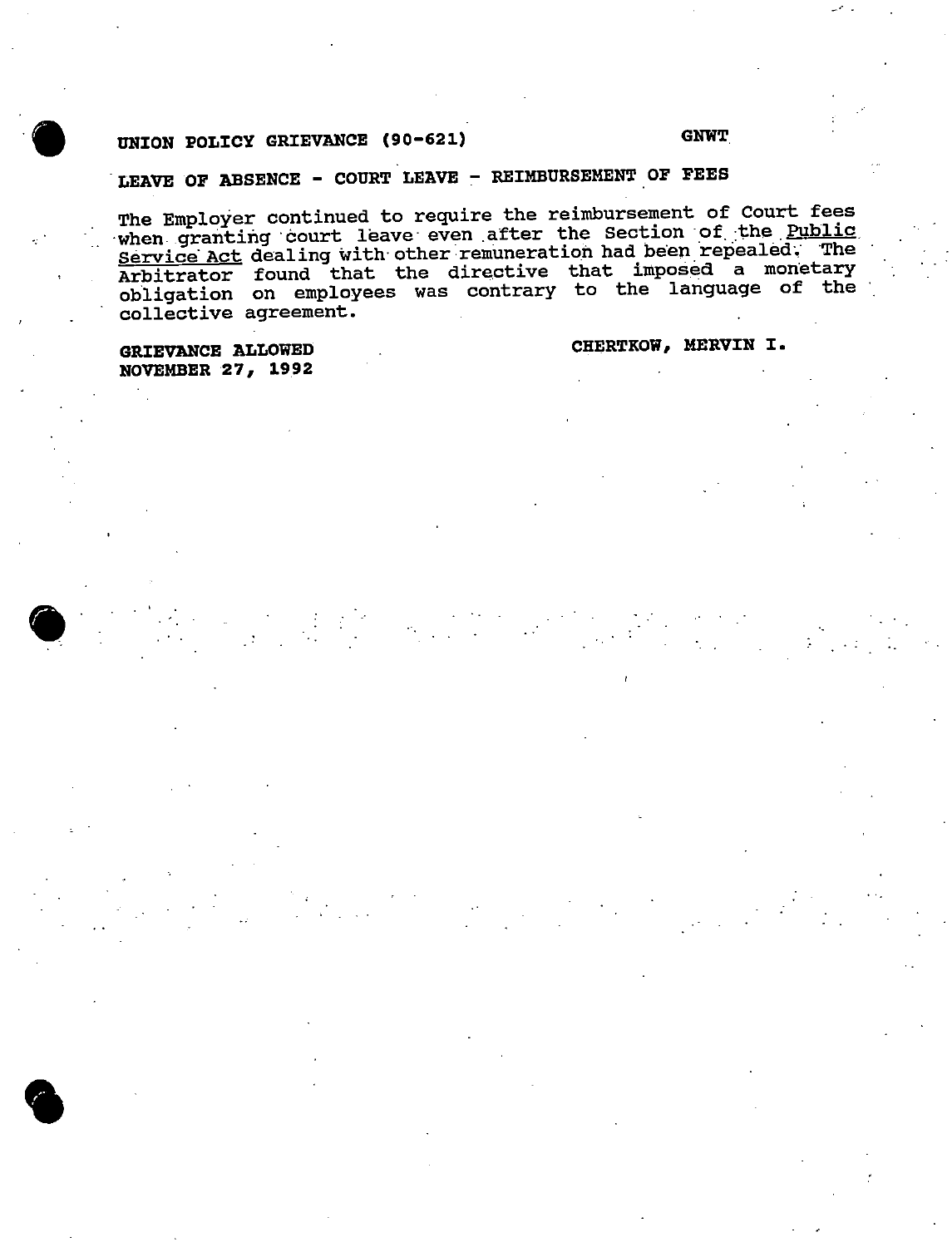Library 2700092

## IN THE MATTER OF AN ARBITRATION

BETWEEN:

## THE MINISTRY OF PERSONNEL for the GOVERNMENT OF THE NORTHWEST TERRITORIES

(hereinafter called the "employer")

AND:

## THE UNION OF NORTHERN WORKERS

(hereinafter called the "union")

## (UNION POLICY-GRIEVANCE - COURT LEAVE  $\sim$  GRIEVANCE NO. 90-621) $\sim$

## BOARD OF ARBITRATION

Mervin I. Chertkow - Single Arbitrator

### ADVOCATES

Joan Perry - for the employer Georges' Nadeau - for the union



## DATE AND PLACE OF HEARINGS

November 18th, 1992 at Yellowknife, N.W.T.

DATE OF AWARD November  $27$ , 1992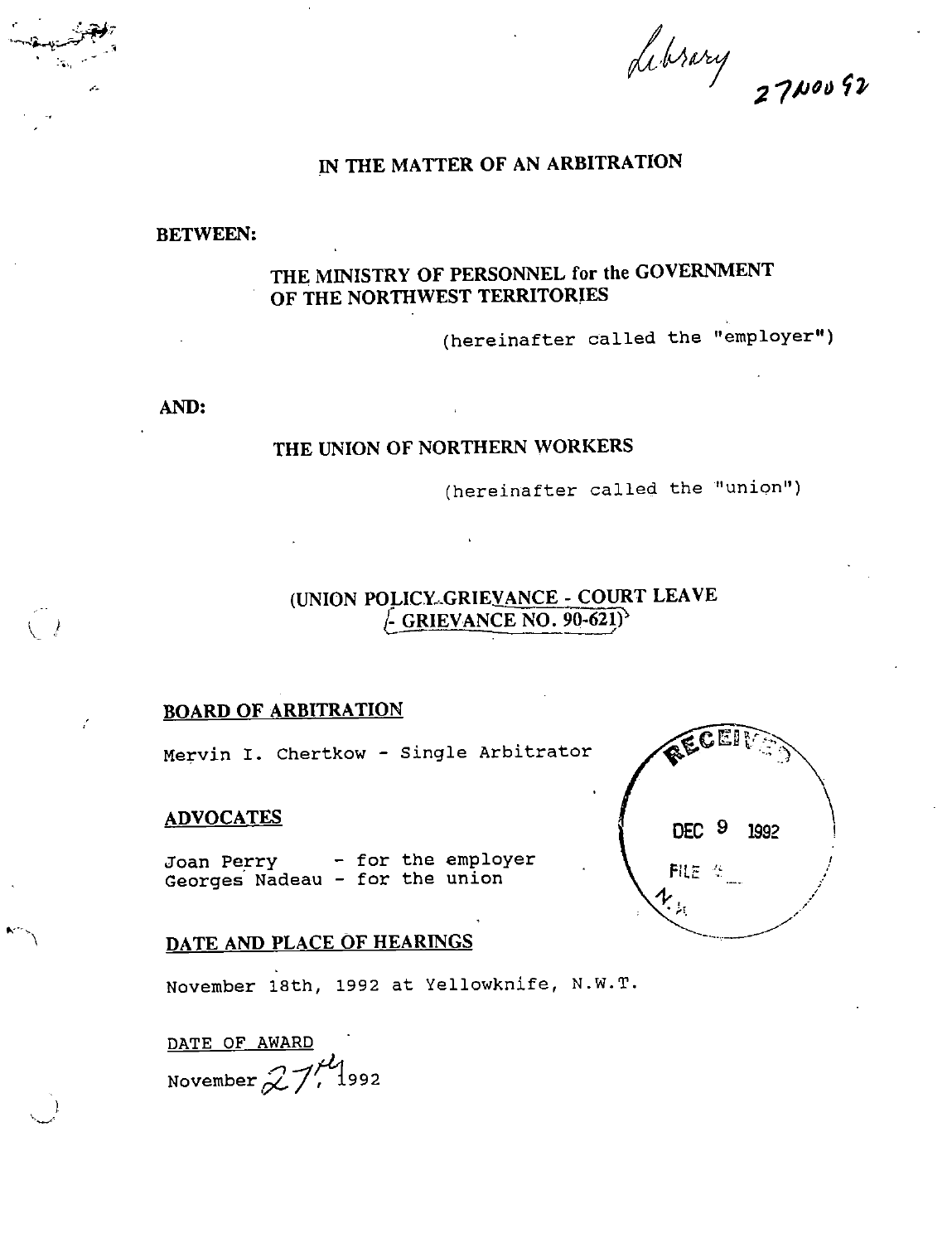On June 22nd, 1990 the union initiated <sup>a</sup> third level policy grievance. It alleged the policy of the employer that required employees who have been granted court leave with pay under article 21.01 to surrender any fees, other than expenses, paid to them in regards to the appearance to which leave with pay was granted, was-contrary to the provisions of the collec tive agreement.

As remedy, the union seeks a declaration that the employer cease its violation of the. collective agreement and further, that all employees who have been subject to surren dering fees received as a result of the violation, be reim bursed in the full amount.

This dispute requires an interpretation of ARTICLE 21.01 -COURTLEAVE which says;

#### COURT LEAVE

21.01

 $\mathcal{L}^{\text{max}}(\mathcal{F})$  .

Leave of absence with pay shall be given to every employee, other than an employee on leave of absence without pay or under suspension, who is required:

- (a) to serve on a jury and the jury selection process; or
- (b) by subpoena or summons to attend as <sup>a</sup> witness in any proceeding held:
	- (i) in or under the authority of <sup>a</sup> court of justice or before <sup>a</sup> grand jury;
	- (ii) before <sup>a</sup> court, judge, justice, magistrate, or coroner;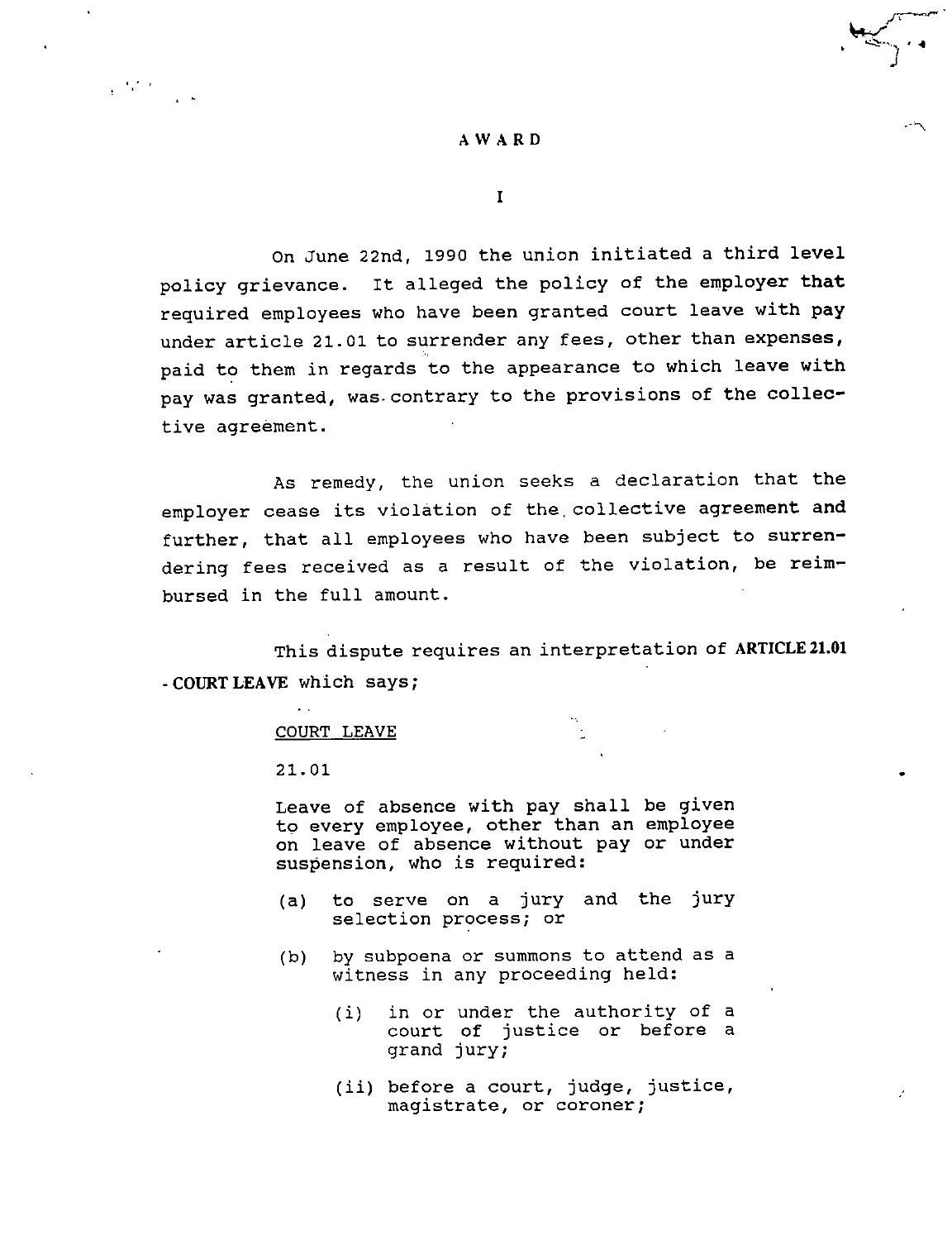#### \* Page 2  $*$

A-

(iii) before the Senate or House of Commons of Canada, or a commit tee of the Senate or House of Commons, other than in the per formance of the duties of his/ her position;

 $\mathbf{r}=\mathbf{r}+\mathbf{q}$ 

- (iv) before the Executive Council or Legislative Assembly, or any committee thereof that is autho rized by law to compel the at tendance of witnesses before it;
- (v) before an arbitrator or umpire or a person or body of persons authorized by law to make an inquiry and to compel the artendance of witnesses before it.

The policy directive of the employer is contained in the Personnel Manual, Index No. 507-6 which says;

> When leave of absence with pay is granted to an employee for the purpose of appearing before a court or other body, the employing department will require the •employee to surrender to the Comptroller General any fees, other than expenses, paid to the employee in regards to the appearance to which leave with pay was granted..

> > II

The basic position advanced by the union is that there is no provision in the collective agreement which requires employees, who "have been granted court leave, to surrender any fees paid to them as a result of their appearances before the bodies as set out in article 21.01.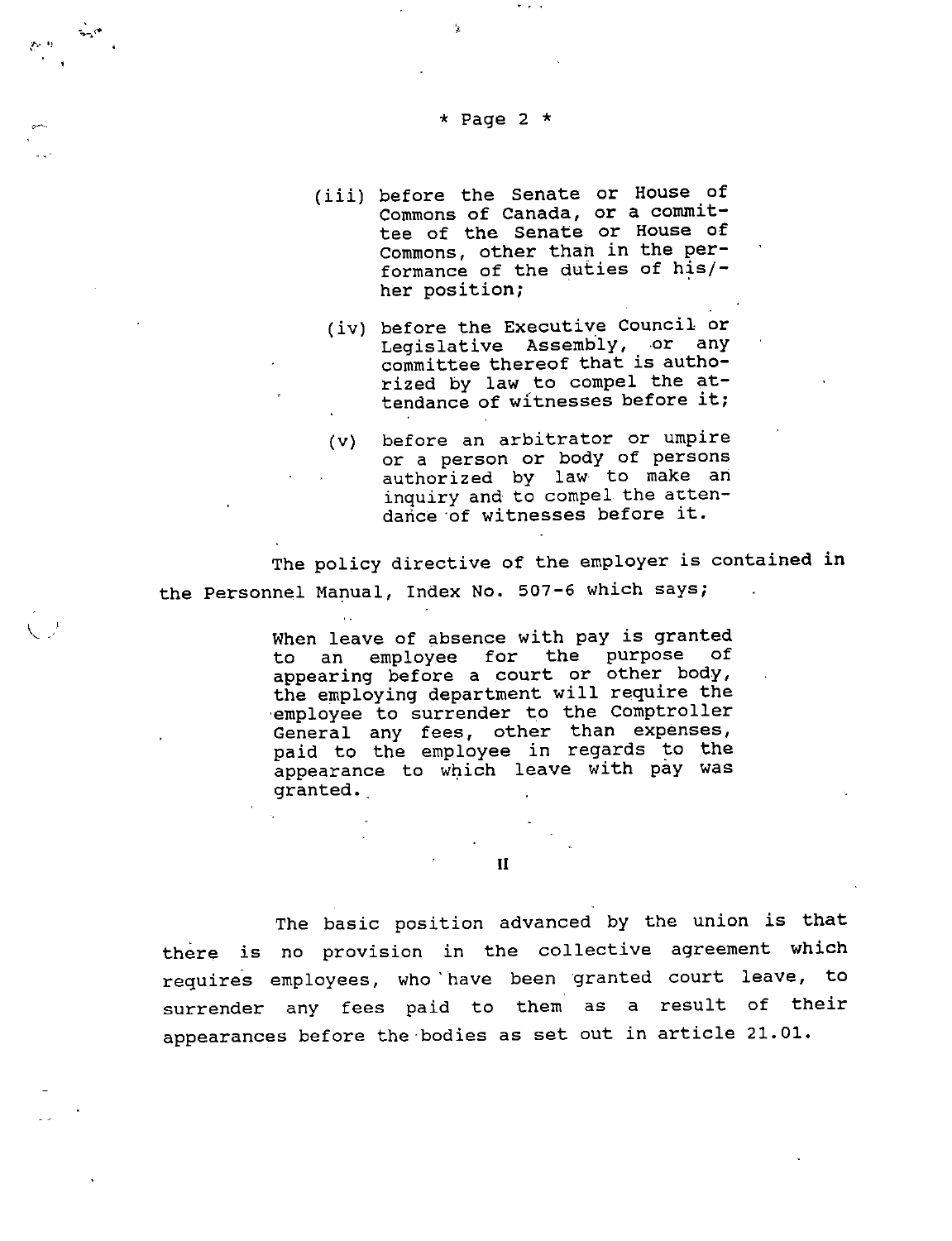The position of the employer is captured in a letter dated April 26th, 1990, (which preceded the union policy grievance) from Mr. Herb Hunt, Director, Staff Relations, to Mr. Joe Ahrens, the Senior Negotiator for the union. In paragraph two of that letter Mr. Hunt made the following observations;

> The Collective Agreement at Article 21.01 states that the Employer shall grant leaves of absence with pay for court leave to every employee, other than an employee on leave of absence without pay or under suspension, for the purposes of attending<br>various court functions. The Collective various court functions. Agreement is silent on the issue of fees paid to employees who are required to attend these functions as jurors or in other capacities. As management is obli gated to provide leave with pay in these instances, it has been long standing policy and past practice that any fees, other than expenses, paid to employees in these situations are to be surrendered to the Comptroller General. This action is based on the fact that it is prohibited under Section 10 (1) of the Public Service Act for an employee to receive payments in addition to the remuneration received by the Government for periods of time when the employee is receiving such remunera-<br>tion. Should the employee be on leave Should the employee be on leave without pay he/she would not be required to surrender these monies.

Section 10 (1) of the *Public Service Act* referred to by Mr. Hunt provided (Exhibit 7);

> 10.(1) Unless authorized by or under this Act or any other Act, no payment additional to the remuneration authorized by law shall be made to any employee in respect of any service rendered by him.

(2) Nothing in this section shall be construed to prohibit the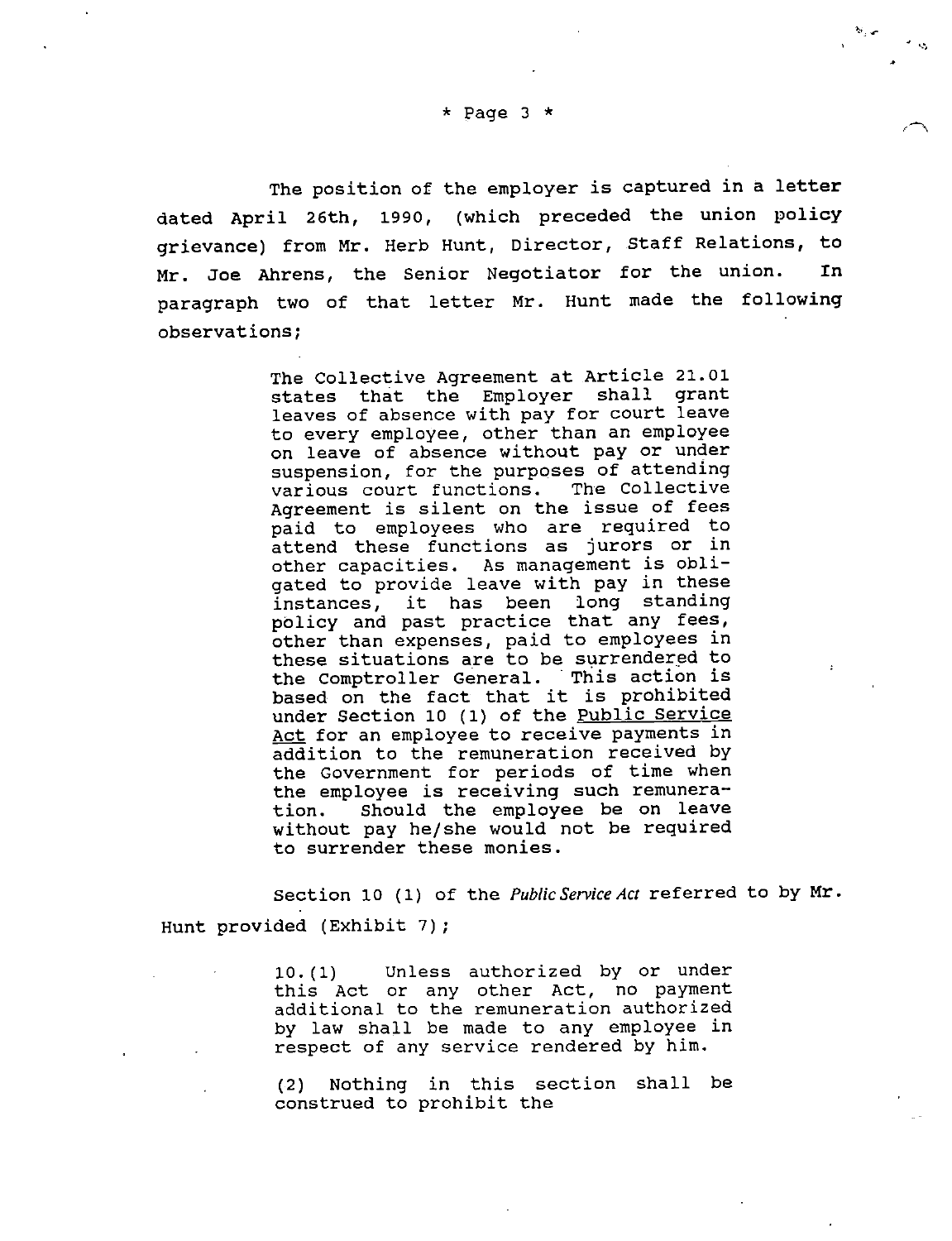#### \* Page 4 \*

**The Chase the Survey**  $\mathbf{z}$ 

 $\wedge$   $\cdot$ 

- (a) payment to an employee of remuneration in respect of each of two or more positions, if the remuneration in respect of one position is not sufficient to compensate him for his whole time and the total remuneration of the employee does not, in the opinion of the Minister, exceed reasonable remuneration for the duties performed; or
- (b) payment to an employee who is on leave of absence from his position and is performing other duties of remuneration in such amount or at such rate as the<br>Minister may fix. 1965(2),c.9,S.8; 1985(1),C.4,s9;  $1986(1)$ ,  $c.14$ ,  $s.16$ .

However, it is common ground between the parties that section 10 of the Public Service Act was repealed by proclamation in 1991.

It is also the position of the employer that under its management rights, as contained in article 7.01, which states;

#### ARTICLE<sub>17</sub>

## MANAGERIAL RESPONSIBILITIES

7.01 Except to the extent provided herein, this Agreement in no way restricts the Employer in the management • and direction of the Public Service.

it was within its rights to institute policy directive 507-6.

Further, that directive is not in conflict with article 5.03 of the collective agreement which provides;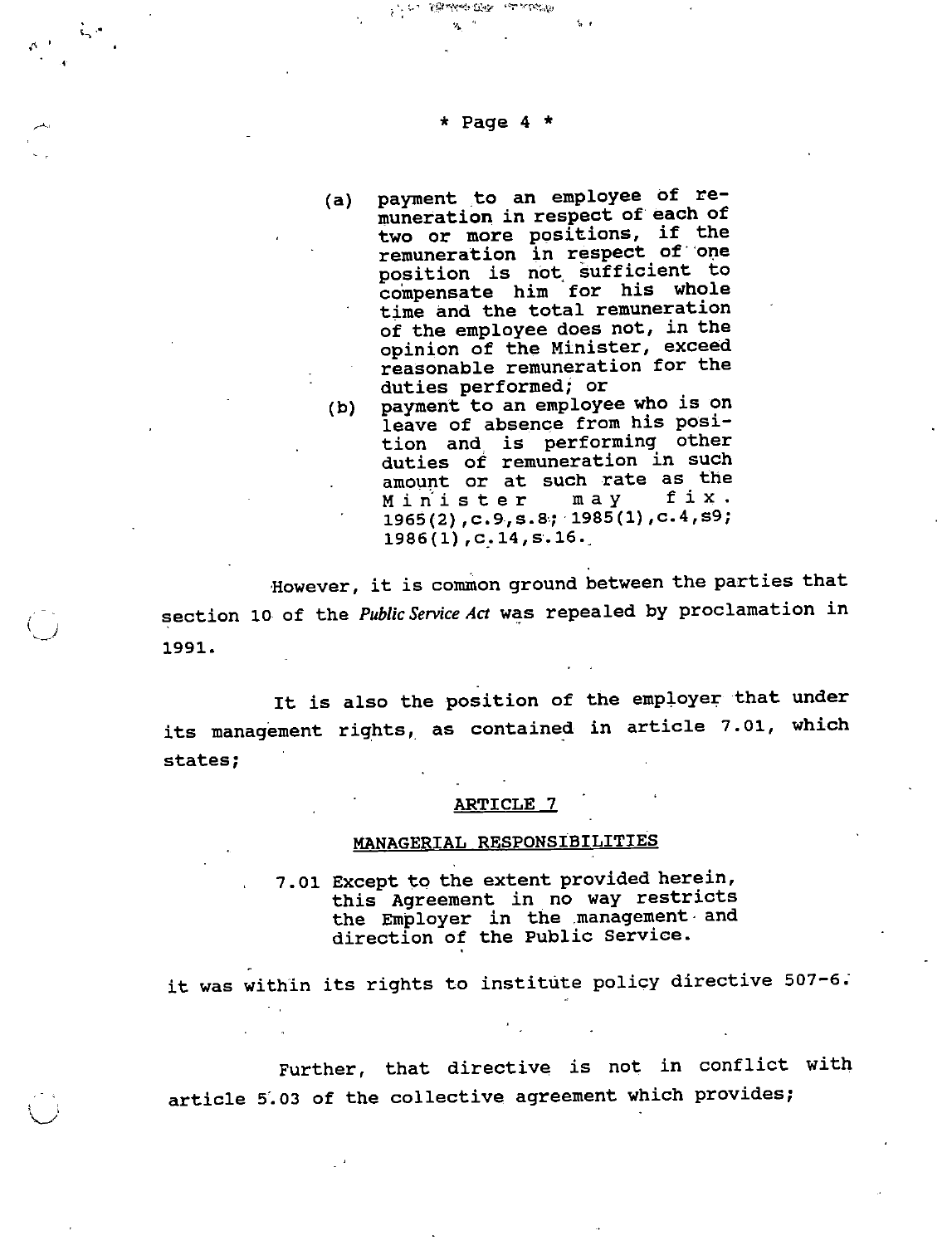#### \* Page 5  $\star$

#### CONFLICT OF PROVISIONS

5.03 Where there is any conflict between the provisions of this Agreement and any regulation, direction or other instrument dealing with terms and conditions of employment issued by the Employer, the provisions of this Agreement shall prevail.

In response, the union argues there is now no statutory authority for the employer to demand reimbursement of fees paid to employees who have been granted paid court leave. Its action in continuing to invoke policy directive 507-6 is in conflict with and in contravention of article 21.01 of the collective agreement.

#### m

I have carefully considered the arguments of counsel, the authorities cited by them and the evidence adduced at these hearings.

In my judgment, the policy grievance of the union is well-founded and must be upheld.

The authority for the employer to require the surrendering of court fees from employee's who have been granted paid court leave was found in section 10 (1) of the Public Service Act. After the repeal of that section in 1991, the statutory authority of the employer to require employees to surrender court fees ceased. If section <sup>10</sup> were still in force <sup>I</sup> would have no hesitation in dismissing the union grievance.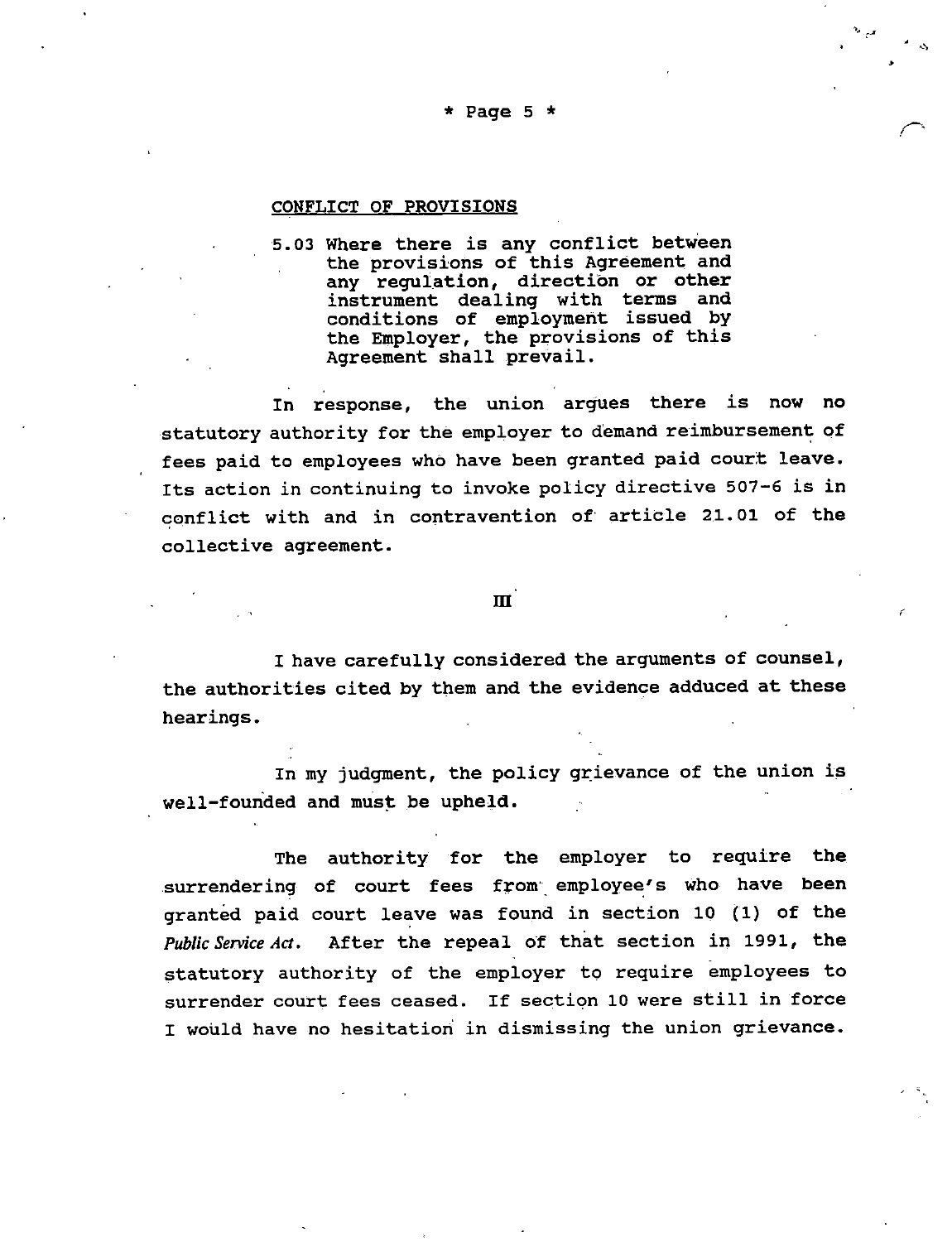$\star$  Page 6  $\star$ 

**Contract Contract Contract** 

 $-31.3$ 

 $\frac{1}{2}\sum_{i=1}^{n}\frac{1}{\left\langle \left\langle \frac{1}{\left\langle \frac{1}{\left\langle \frac{1}{\left\langle \frac{1}{\left\langle \frac{1}{\left\langle \frac{1}{\left\langle \frac{1}{\left\langle \frac{1}{\left\langle \frac{1}{\left\langle \frac{1}{\left\langle \frac{1}{\left\langle \frac{1}{\left\langle \frac{1}{\left\langle \frac{1}{\left\langle \frac{1}{\left\langle \frac{1}{\left\langle \frac{1}{\left\langle \frac{1}{\left\langle \frac{1}{\left\langle \frac{1}{\left\langle \frac{1}{\left\langle \frac{$ 

- Benedict

 $\mathcal{P}^{(k+1)}$ 

However, absent such statutory authority, the employer cannot invoke its management rights as found in article 7.01 to justify the taking back of court fees. payment of court fees as provided in the Jury Act is a matter of general law outside of the collective bargaining relationship between the parties. It is not a matter •of management and direction of the public service which can be equated to "managerial responsibilities" of the employer under article 7.01 of the collective agreement.

If I were to accept the position of the employer I would, in effect, be amending the collective agreement by inserting the substance of the language found in the former section 10 (1) of the Public Service Act into article 21.01 of the collective agreement. That is something I cannot do and is specifically barred under the provisions of article 37.22 which says;

37.22\*\*

الأنباء بالمسا

The arbitrator shall not have the autho-<br>rity to alter or amend any of the provisions of this Agreement, or to substitute any new provisions in lieu thereof, or to render any decision contrary to the terms and provisions of this Agreement, or to increase or decrease wages.

Further, I find that the directive in Policy Manual No., 507-6 is in conflict with the provisions of article 21.01. It seeks to impose a monetary obligation on employees who haye been granted court leave with pay where no such obligation can be found in the language of that article. Nor can that concept be necessarily inferred by any other provision of the agreement.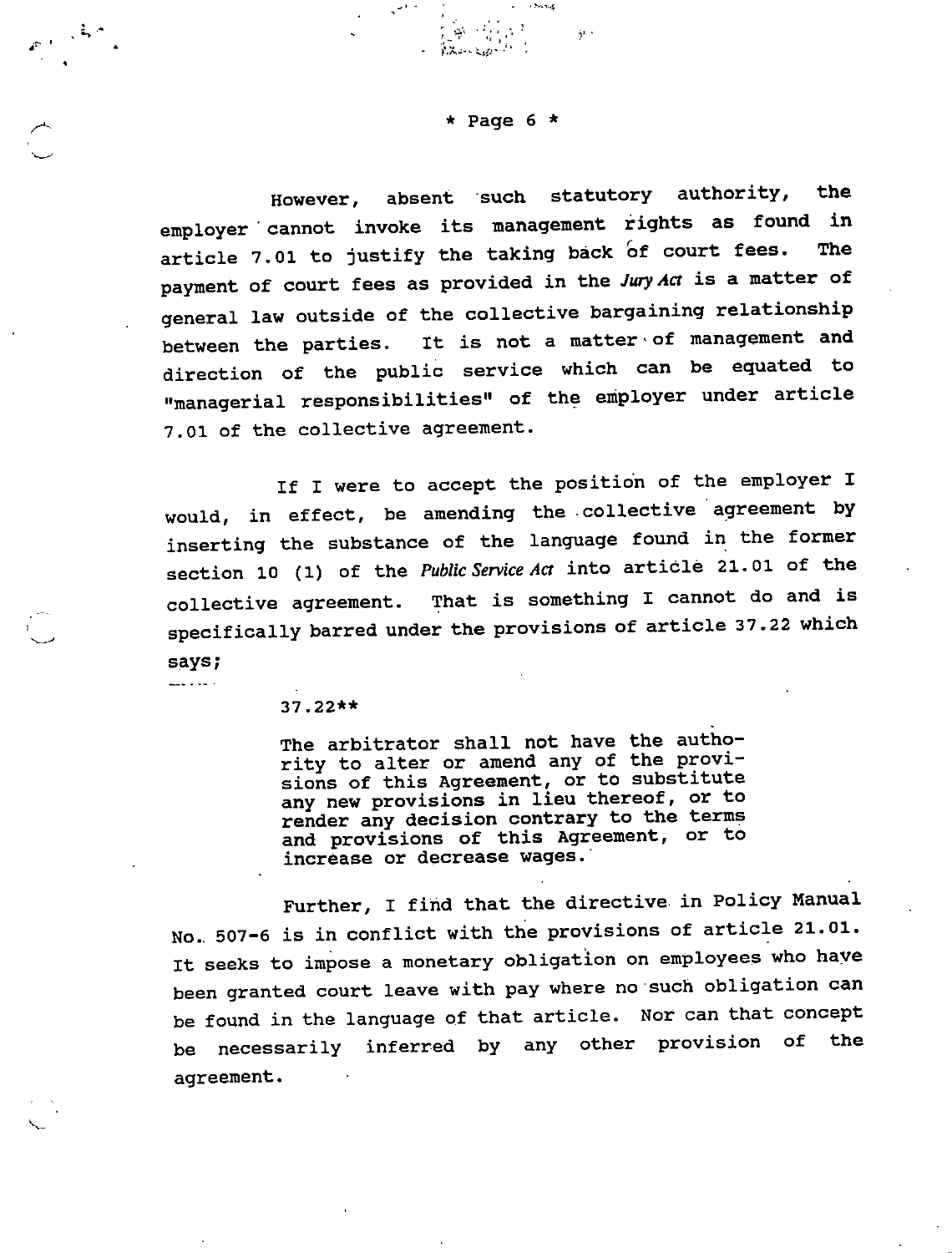While at first blush it might appear somewhat incongruous for an employee who has been granted paid court leave to keep court fees in addition to his or her regular pay and that might be perceived to be inequitable, the comments of Arbitrator D.R. Munroe in the case of Re City of Trail and International Association of Firefighters, Local 941, 10 L.A.C. (3d) 251 at page 262 are appropriate. There he said;

> We are to interpret the agreement. Considerations of equity may be an aid to<br>interpretation. But where the proper But where the proper interpretation is clear, expost facto examinations of the equities of the situation are for subsequent negotiations.

The employer, if it so desires, can address this situation in the next round of bargaining or, alternatively, re-enact section 10 (1) of the Public Service Act.

For all of the above reasons, the grievance of the union is upheld.

As to remedy, I was not provided with the actual date of the proclamation for the repeal of section 10 of the Public Service Act which occurred sometime in 1991. There will be a declaration that the employer is in breach of the provisions of article 21.01 after the date of such proclamation when it required employees, who had been granted leave of absence with pay for court leave, to surrender court fees to the Comptroller General. The directive in Policy Manual, No. 507-6 is there fore invalid from that date.

The individual employees who have surrendered court fees after the proclamation of the repeal of section 10 shall be reimbursed the same by the employer. Should the parties